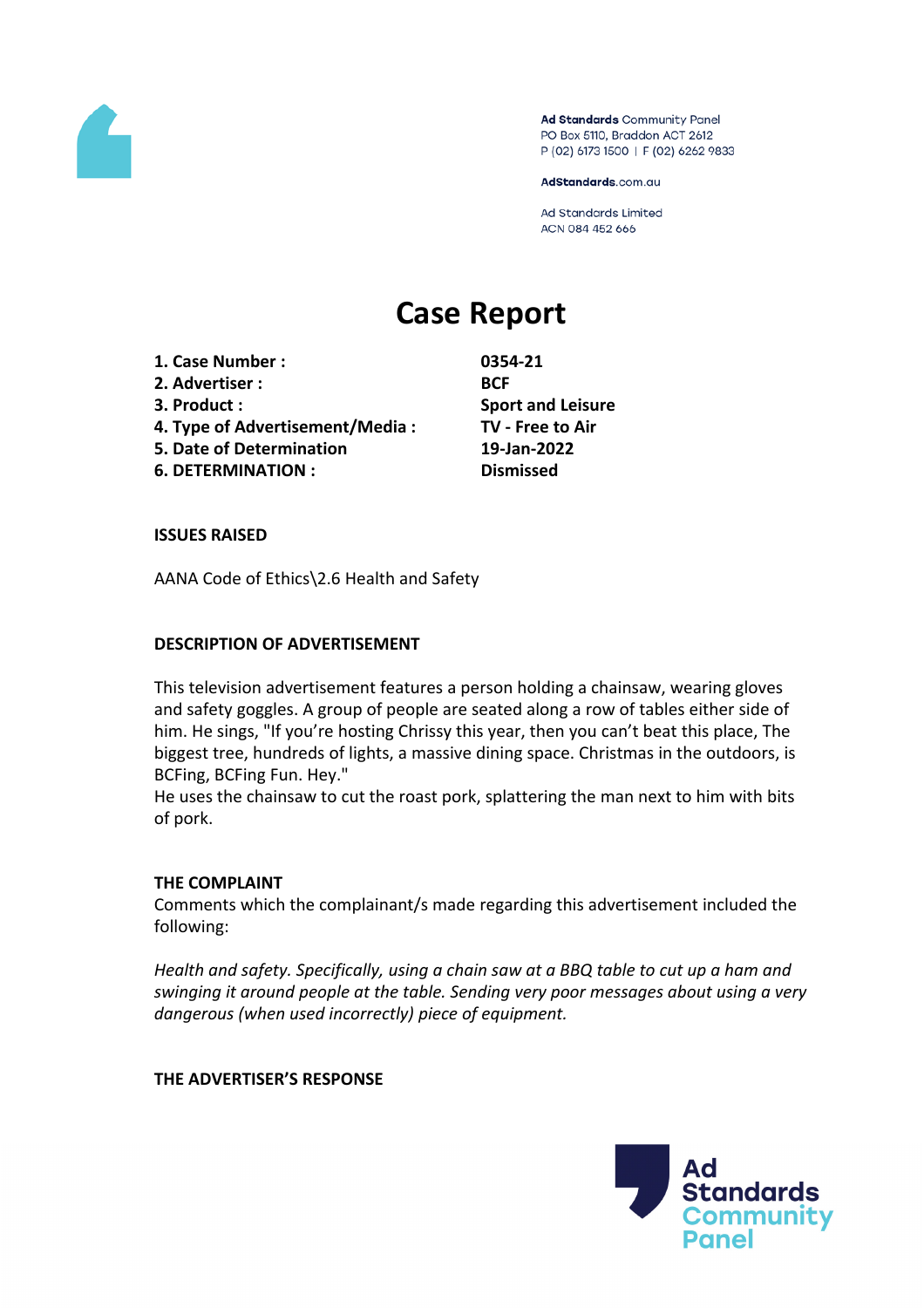

Comments which the advertiser made in response to the complainant/s regarding this advertisement include the following:

*Thank you for your notification of a complaint raised under the AANA Code of Ethics\2.6 Health and Safety\Unsafe behaviour.*

*We intended the Christmas commercial to be jovial and playful, in the style of parody Christmas sitcoms and movies. And while it appears as one shot, it was shot in two passes and composited to look like the cast were sat together at the table.*

*Along with this precaution our safety officer and props manager took the following measures to ensure complete safety during the filming of this commercial.* 

- *• The cast operating the chainsaw was given a full safety induction on the safe operation and use of the chainsaw by the Safety Officer and Standby Props.*
- *• The cast was given adequate time to become familiar and competent with the safe use of the chainsaw prior to rehearsing and filming.*
- *• The chainsaw was used as per manufacturers specifications.*
- *• The hero cast did not start the chainsaw, it was started by the Standby Props and handed over to the cast with the front safety guard still on to prevent the chain from rotating until required. When the shot was complete the cast placed the safety hand guard back on to ensure the chainsaw blade could not rotate.*
- *• The Hero cast wore the following PPE as follows:*
	- *Eye protection (googles or glasses)*
	- *Hearing protection*
	- *Gloves*
- *• When the hero cast does cut the ham NO cast/extras were present at the picnic table. The shot was done using 'split screen' in two passes to protect the health and safety of the crew.*

### **THE DETERMINATION**

The Ad Standards Community Panel (Panel) considered whether the advertisement breaches Section 2 of the AANA Code of Ethics (the Code).

The Panel noted the complainant's concern that using a chainsaw at a BBQ table to cut up a ham and swinging it around is unsafe and that the advertisement promoted unsafe behaviour.

The Panel viewed the advertisement and noted the advertiser's response.

## **Section 2.6: Advertising shall not depict material contrary to Prevailing Community Standards on health and safety.**

The Panel noted the Practice Note to the Code which states: